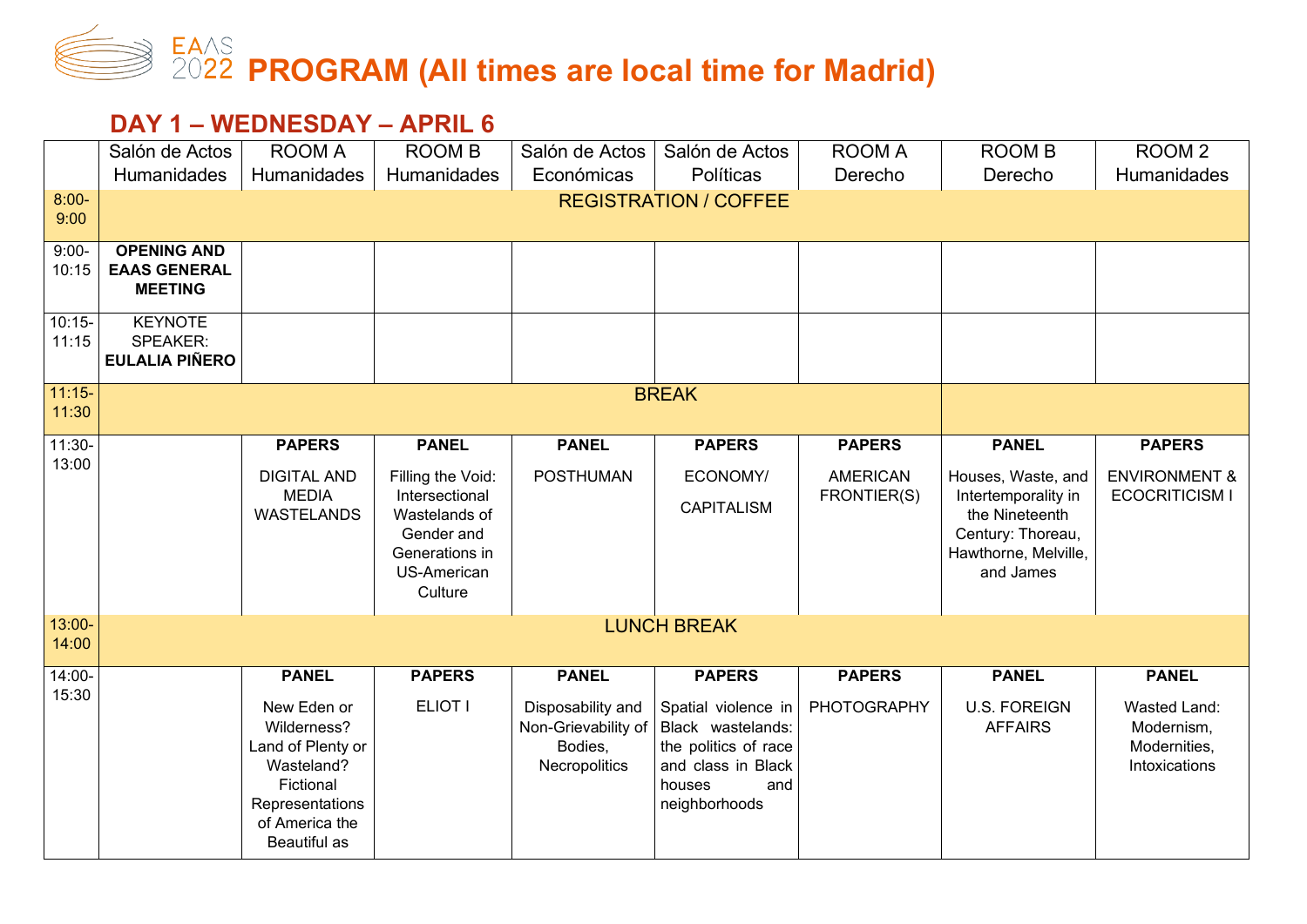|                   |             | Seen by the<br><b>Racial Other</b>                                                                          |                                                            |                                                                                                                                                                                       |                                                                     |                                                     |                                                                          |                                                                                                                                             |
|-------------------|-------------|-------------------------------------------------------------------------------------------------------------|------------------------------------------------------------|---------------------------------------------------------------------------------------------------------------------------------------------------------------------------------------|---------------------------------------------------------------------|-----------------------------------------------------|--------------------------------------------------------------------------|---------------------------------------------------------------------------------------------------------------------------------------------|
| 15:30-<br>17:00   |             | <b>PANEL</b><br>Maps of Stolen<br>Lands: Native<br>Americans<br>Resignifying the<br>Wastelands in<br>the US | <b>PAPERS</b><br>MYTH /<br><b>AMERICAN</b><br><b>DREAM</b> | <b>PANEL</b><br>Representative<br>Wastelands                                                                                                                                          | <b>PAPERS</b><br><b>SPACE</b>                                       | <b>PAPERS</b><br>POLITICS AND<br><b>MORAL WASTE</b> | <b>PANEL</b><br><b>Heroic Quests and</b><br>Wastelands<br>Crossed        | <b>PANEL</b><br>Electronic<br>Wastelands? Panel<br>I: Information<br>Management,<br>Cultural Memory,<br>and the Challenges<br>of Digitality |
| 17:00-<br>17:30   |             |                                                                                                             |                                                            |                                                                                                                                                                                       | <b>BREAK</b>                                                        |                                                     |                                                                          |                                                                                                                                             |
| $17:30-$<br>18:30 |             | <b>RT</b><br>Human Waste:<br>Embodied<br>Vulnerabilities in<br>the 4th Industrial<br>Revolution             | <b>PAPERS</b><br><b>ELIOT II</b>                           | <b>RT</b><br>Methodological<br>Wastelands:<br>Working on<br>Decolonial,<br>Indigenous, Critical<br>Ethnic, Black,<br>Asian, and/or<br><b>Latinx Studies</b><br>from or with<br>Europe | <b>PAPERS</b><br><b>ENVIRONMENT &amp;</b><br><b>ECOCRITICISM II</b> | <b>PAPERS</b><br><b>SCIENCE</b><br><b>FICTION</b>   | <b>RT</b><br>A Future Vision:<br>Roundtable on<br>Teaching for<br>Change | <b>RT</b><br>Waste, Ruins, and<br><b>What Remains</b>                                                                                       |
| 18:30-<br>19:30   | PERFORMANCE |                                                                                                             |                                                            |                                                                                                                                                                                       |                                                                     |                                                     |                                                                          |                                                                                                                                             |
| 19:30-<br>20:30   |             |                                                                                                             |                                                            |                                                                                                                                                                                       | <b>RECEPTION</b>                                                    |                                                     |                                                                          |                                                                                                                                             |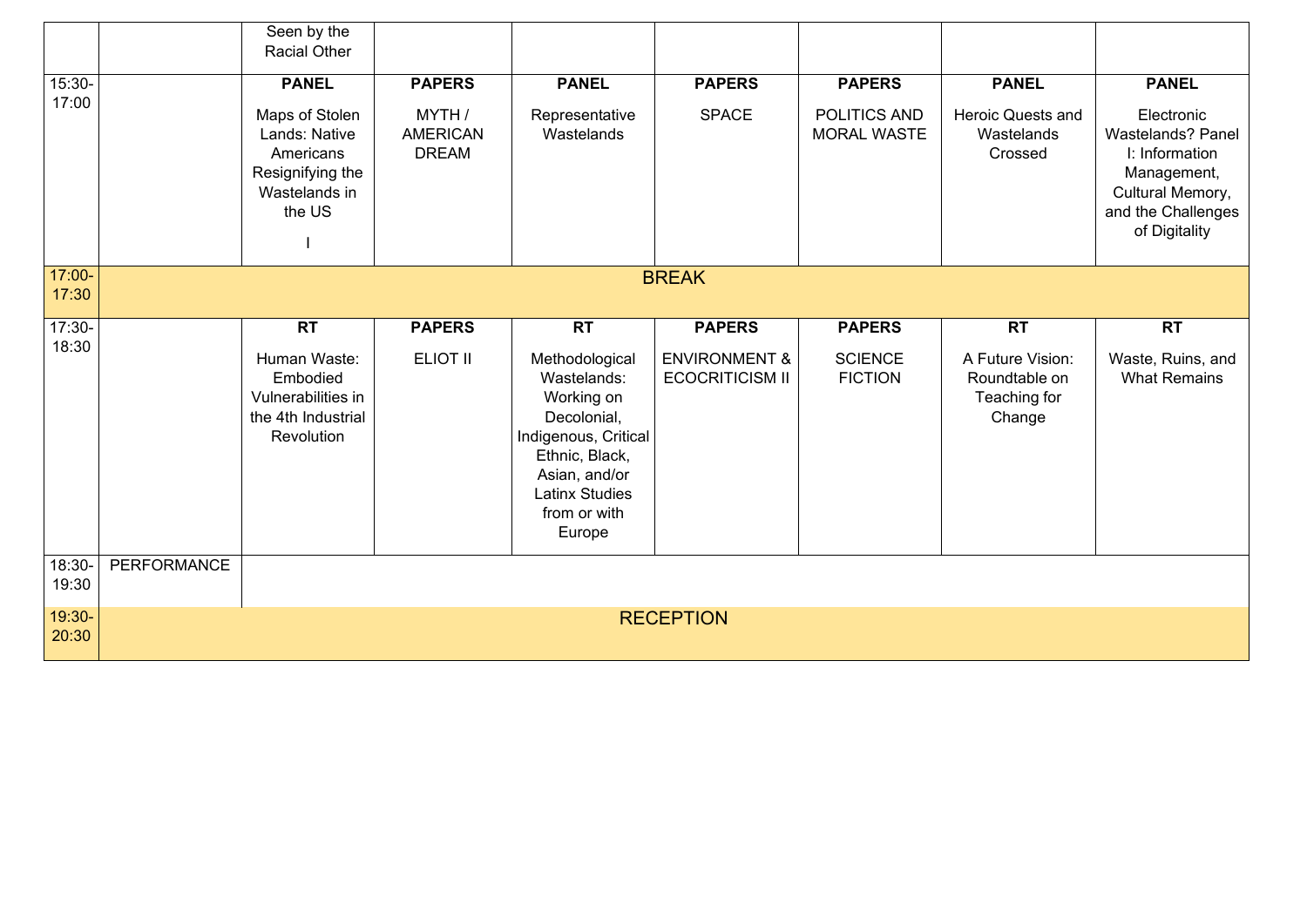## **DAY 2 – THURSDAY – APRIL 7**

|                    | Salón de Actos                                                  | <b>ROOM A</b>                                                                           | <b>ROOM B</b>                                                    | Salón de Actos                                             | Salón de Actos                                                          | <b>ROOM A</b>                                                                                                                        | <b>ROOM B</b>                                                                                                                                   | ROOM <sub>2</sub>                                                                             |
|--------------------|-----------------------------------------------------------------|-----------------------------------------------------------------------------------------|------------------------------------------------------------------|------------------------------------------------------------|-------------------------------------------------------------------------|--------------------------------------------------------------------------------------------------------------------------------------|-------------------------------------------------------------------------------------------------------------------------------------------------|-----------------------------------------------------------------------------------------------|
|                    | Humanidades                                                     | Humanidades                                                                             | Humanidades                                                      | Económicas                                                 | Políticas                                                               | Derecho                                                                                                                              | Derecho                                                                                                                                         | Humanidades                                                                                   |
| $8:30-$            |                                                                 |                                                                                         |                                                                  | <b>REGISTRATION</b>                                        |                                                                         |                                                                                                                                      |                                                                                                                                                 |                                                                                               |
| 900                |                                                                 |                                                                                         |                                                                  |                                                            |                                                                         |                                                                                                                                      |                                                                                                                                                 |                                                                                               |
| $9:00-$            |                                                                 | <b>PAPERS</b>                                                                           | <b>PAPERS</b>                                                    | <b>PANEL</b>                                               | <b>PAPERS</b>                                                           | <b>PAPERS</b>                                                                                                                        | <b>PAPERS</b>                                                                                                                                   | <b>PAPERS</b>                                                                                 |
| 10:00              |                                                                 | <b>NATIVE</b><br><b>AMERICANS</b>                                                       | <b>ROMANTIC &amp;</b><br><b>EMOTIONAL</b><br><b>WASTELANDS I</b> | Body/Memory<br>Waste in<br>Neurological Illness<br>Fiction | <b>DYSTOPIA /</b><br>SPECULATIVE<br>FICTION /<br><b>SCIENCE FICTION</b> | <b>POETRY</b>                                                                                                                        | <b>DYSTOPIA/</b><br>NEOLIBERALISM<br><b>IN MEDIA</b>                                                                                            | <b>GENDER STUDIES</b>                                                                         |
|                    |                                                                 |                                                                                         |                                                                  |                                                            |                                                                         |                                                                                                                                      |                                                                                                                                                 |                                                                                               |
| 10:00-             |                                                                 |                                                                                         |                                                                  | <b>COFFEE BREAK</b>                                        |                                                                         |                                                                                                                                      |                                                                                                                                                 |                                                                                               |
| 10:30              |                                                                 |                                                                                         |                                                                  |                                                            |                                                                         |                                                                                                                                      |                                                                                                                                                 |                                                                                               |
| $10:30-$<br>12:00  |                                                                 | <b>PANEL</b>                                                                            | <b>PAPERS</b>                                                    | <b>PAPERS</b>                                              | <b>PAPERS</b>                                                           | <b>PANEL</b>                                                                                                                         | <b>PANEL</b>                                                                                                                                    | <b>PANEL</b>                                                                                  |
|                    |                                                                 | Toxic Tales I:<br>Literature of<br>Waste in Post-<br><b>Industrial North</b><br>America | <b>ELIOT III</b>                                                 | <b>TRAUMA AND</b><br><b>ECHOES OF THE</b><br><b>PAST</b>   | <b>WEST</b>                                                             | Waste as<br>Resistance to<br>Neoliberalism:<br>Houses in the<br>Works of Tillie<br>Olsen, Cormac<br>McCarthy, and<br>Jonathan Lethem | Electronic<br>Wastelands?<br>Panel II: Literary<br>Representations,<br>Social Media<br>Texts, and the<br>Dark Side of<br><b>Digital Culture</b> | Wasted<br>Opportunities:<br>Rewriting the<br>American Dream in<br>the Twenty-first<br>Century |
| $12:00 -$<br>13:00 | <b>KEYNOTE</b><br>SPEAKER:<br><b>GIANNINA</b><br><b>BRASCHI</b> |                                                                                         |                                                                  |                                                            |                                                                         |                                                                                                                                      |                                                                                                                                                 |                                                                                               |
| $13:00 -$<br>14:00 |                                                                 |                                                                                         |                                                                  | LUNCH BREAK / BEATNIK EXHIBITION AT THE LIBRARY            |                                                                         |                                                                                                                                      |                                                                                                                                                 |                                                                                               |
| 14:00-             |                                                                 | <b>PANEL</b>                                                                            | <b>PAPERS</b>                                                    | <b>PANEL</b>                                               | <b>PANEL</b>                                                            | <b>PANEL</b>                                                                                                                         | <b>PAPERS</b>                                                                                                                                   | <b>PANEL</b>                                                                                  |
| 15:30              |                                                                 | Toxic Tales<br>$\mathbf{II}$ :<br>of<br>Literature<br>Waste in Post-                    | <b>ELIOT IV</b>                                                  | Communities in the<br>Wasteland:<br>Captivity,             | Human<br>Wastelands:<br>Representations of                              | Exploring the<br>Intersection<br><b>Between Gender</b>                                                                               | <b>AFRICAN</b><br><b>AMERICAN</b>                                                                                                               | Ecopoetic<br>Imaginaries                                                                      |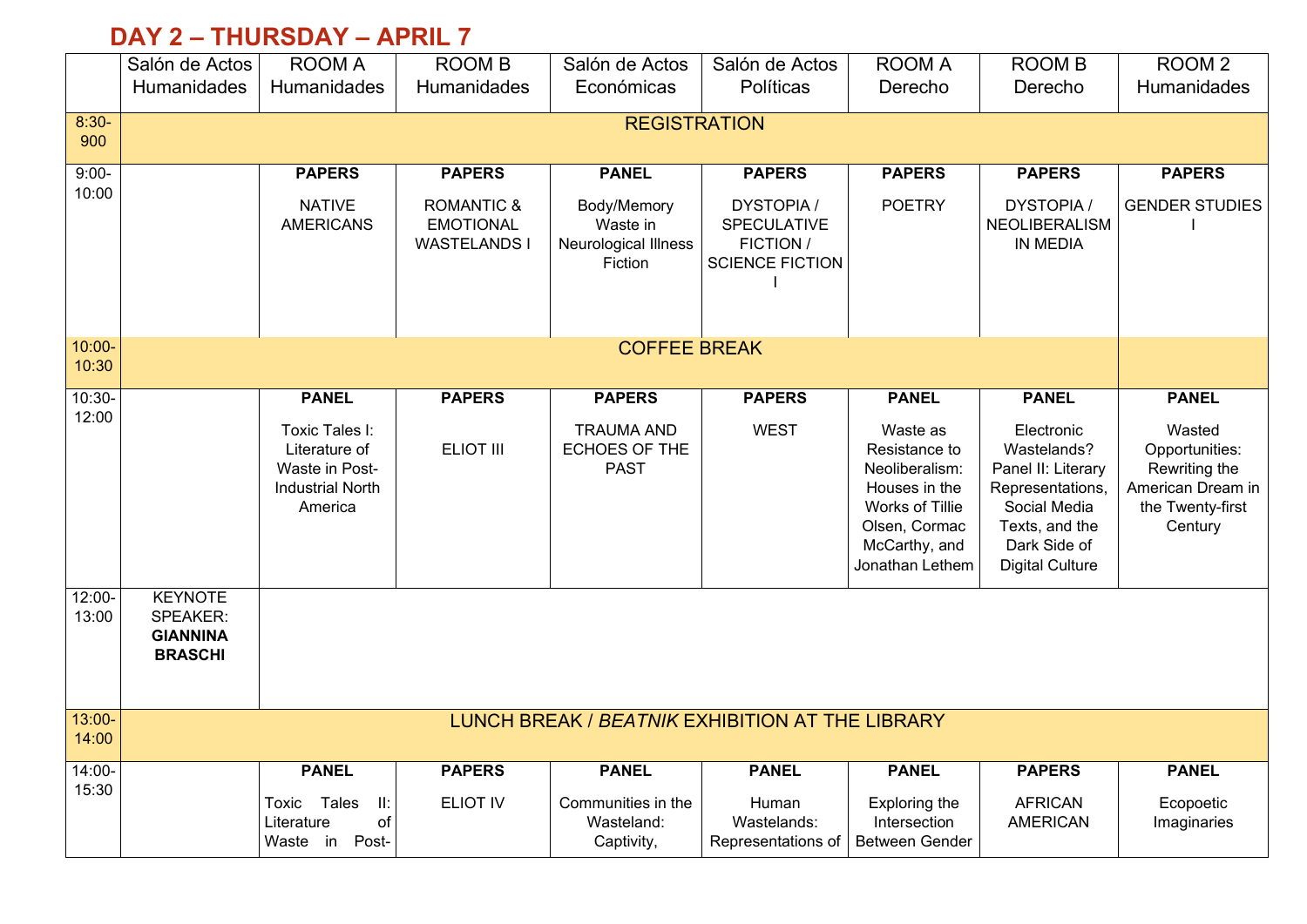|                   |                      | North<br>Industrial |                 | Empowerment, and         | Illness in                | and Waste in         |                   |                           |
|-------------------|----------------------|---------------------|-----------------|--------------------------|---------------------------|----------------------|-------------------|---------------------------|
|                   |                      | America             |                 | Resistance               | (American)                | Horror, Chick        |                   |                           |
|                   |                      |                     |                 |                          | Literature I              | Flicks, and          |                   |                           |
|                   |                      |                     |                 |                          |                           | Animation            |                   |                           |
|                   |                      |                     |                 |                          |                           | Contemporary         |                   |                           |
|                   |                      |                     |                 |                          |                           | American             |                   |                           |
|                   |                      |                     |                 |                          |                           | Cinema               |                   |                           |
| $15:30-$<br>17:00 |                      | <b>PANEL</b>        | <b>PAPERS</b>   | <b>PANEL</b>             | <b>PANEL</b>              | <b>PANEL</b>         | <b>PAPERS</b>     | <b>PANEL</b>              |
|                   |                      | Maps of Stolen      | ELIOT V         | Western                  | Human                     | <b>BORDERS-</b>      | Waste and         | Opportunities             |
|                   |                      | Lands: Native       |                 | Wastelands               | Wastelands:               | <b>MIGRATION</b>     | Destruction       | Exploited and             |
|                   |                      | Americans           |                 |                          | Representations of        |                      | through the Lens  | <b>Wasted: Narratives</b> |
|                   |                      | Resignifying the    |                 |                          | Illness in                |                      | of Avant-garde    | of Eastern                |
|                   |                      | Wastelands in the   |                 |                          | (American)                |                      | Poetic            | European Presence         |
|                   |                      | <b>US</b>           |                 |                          | Literature II             |                      | Experiments, from | in North America          |
|                   |                      | $\mathbf{II}$       |                 |                          |                           |                      | the 1910s to the  |                           |
|                   |                      |                     |                 |                          |                           |                      | 1970s             |                           |
| 17:00-            |                      |                     |                 | <b>BREAK</b>             |                           |                      |                   |                           |
| 17:30             |                      |                     |                 |                          |                           |                      |                   |                           |
| $17:30-$          |                      | <b>PAPERS</b>       | <b>PAPERS</b>   | <b>PAPERS</b>            | <b>RT</b>                 | <b>PAPERS</b>        | <b>PAPERS</b>     | <b>PAPERS</b>             |
| 18:30             |                      | <b>TOXIC WASTE</b>  | <b>PANDEMIC</b> | <b>MEMORY</b>            | Re-Telling                | <b>ENVIRONMENTAL</b> | <b>CARIBBEAN</b>  |                           |
|                   |                      |                     |                 |                          | <b>Wasteful Histories</b> | <b>RACISM</b>        |                   | <b>POSTMODERNISM</b>      |
|                   |                      |                     |                 |                          | and Resisting             |                      |                   |                           |
|                   |                      |                     |                 |                          | <b>Wasting Bodies</b>     |                      |                   |                           |
|                   |                      |                     |                 |                          |                           |                      |                   |                           |
| 18:30-            | <b>KEYNOTE</b>       |                     |                 |                          |                           |                      |                   |                           |
| 19:30             | <b>SPEAKER:</b>      |                     |                 |                          |                           |                      |                   |                           |
|                   | <b>DAVID CHINITZ</b> |                     |                 |                          |                           |                      |                   |                           |
|                   |                      |                     |                 |                          |                           |                      |                   |                           |
| 20:30             |                      |                     |                 | <b>CONFERENCE DINNER</b> |                           |                      |                   |                           |
|                   |                      |                     |                 |                          |                           |                      |                   |                           |

## **DAY 3 – FRIDAY – APRIL 8**

| Salón de Actos | <b>ROOM</b> | <b>ROOM B</b>      | Salón de<br>Actos | ı de Actos<br>Salón | ROOM    | ROOM B  | ROOM <sub>2</sub> |
|----------------|-------------|--------------------|-------------------|---------------------|---------|---------|-------------------|
| Humanidades    | Humanidades | <b>Humanidades</b> | Económicas        | Políticas           | Jerecho | ⊃erecho | Humanidades       |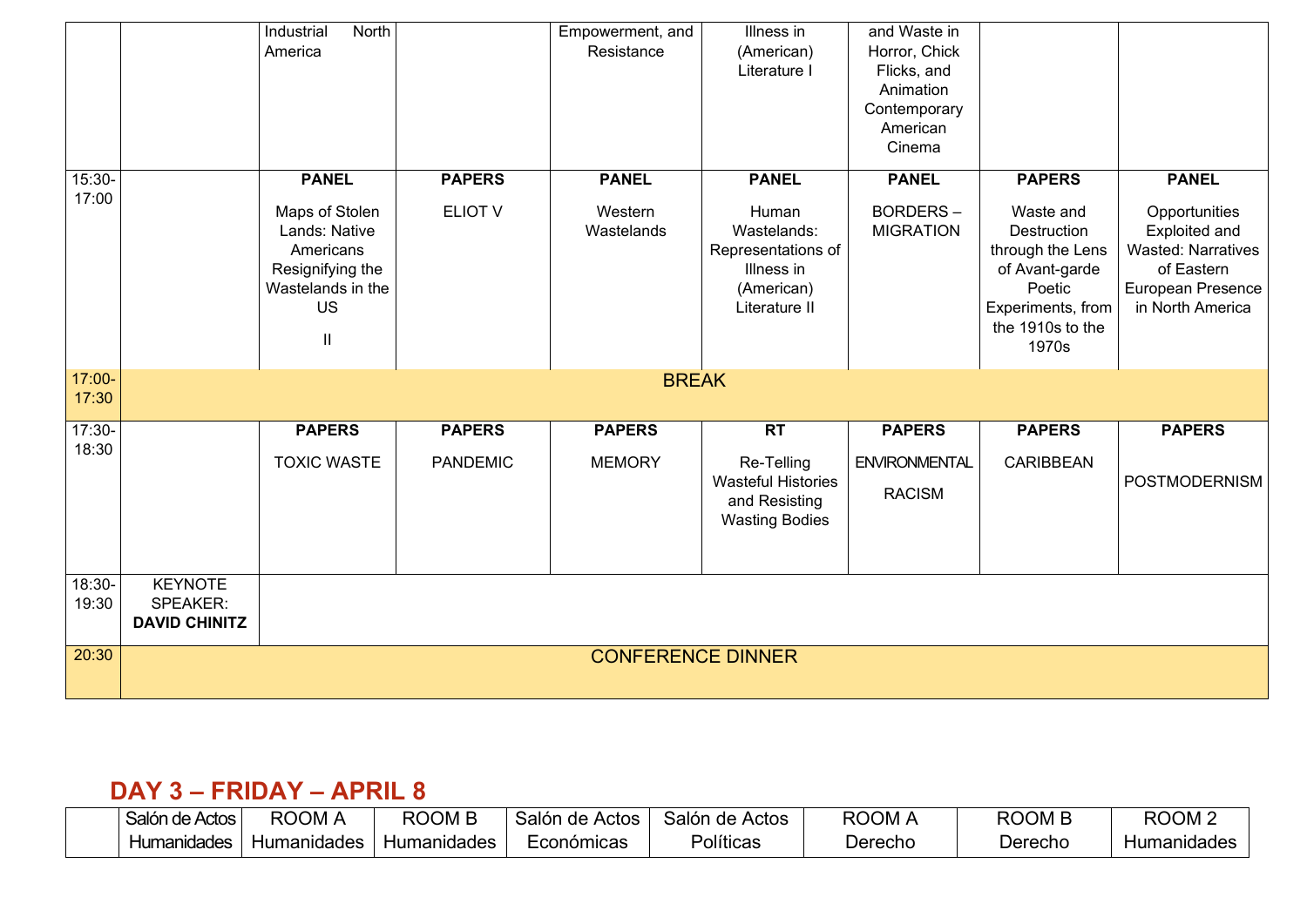| $8:30-$ | <b>REGISTRATION</b>                 |                                    |                                          |                                |                                                |                                                |                                     |                     |
|---------|-------------------------------------|------------------------------------|------------------------------------------|--------------------------------|------------------------------------------------|------------------------------------------------|-------------------------------------|---------------------|
| 9:00    |                                     |                                    |                                          |                                |                                                |                                                |                                     |                     |
| $9:00-$ |                                     | <b>PAPERS</b>                      | <b>PAPERS</b>                            | <b>PAPERS</b>                  | <b>PAPERS</b>                                  | <b>RT</b>                                      | <b>PAPERS</b>                       |                     |
| 10:00   |                                     | <b>TV SERIES</b>                   | <b>ROMANTIC &amp;</b>                    | <b>ILLNESS</b>                 | <b>DYSTOPIA/</b>                               | <b>EAAS Women's</b>                            | <b>DYSTOPIA/</b>                    |                     |
|         |                                     |                                    | <b>EMOTIONAL</b><br><b>WASTELANDS II</b> | <b>NARRATIVES</b>              | <b>SPECULATIVE</b><br>FICTION/SCIENCE          | Network Forum                                  | <b>TECHNOLOGY</b>                   |                     |
|         |                                     |                                    |                                          |                                | <b>FICTION II</b>                              |                                                |                                     |                     |
|         |                                     |                                    |                                          |                                |                                                |                                                |                                     |                     |
| 10:00   |                                     |                                    |                                          |                                | <b>COFFEE BREAK</b>                            |                                                |                                     |                     |
| 10:30   |                                     |                                    |                                          |                                |                                                |                                                |                                     |                     |
| 10:30   |                                     | <b>PANEL</b>                       | <b>PAPERS</b>                            | <b>PANEL</b>                   | <b>PANEL</b>                                   | <b>PANEL</b>                                   | <b>PAPERS</b>                       | <b>BOOK</b>         |
| 12:00   |                                     | West of the Rest:                  | <b>ELIOT VI</b>                          | Legacies of                    | Cities, Deserts and                            | <b>Changing Climate</b>                        | LANDSCAPES /                        | <b>PRESENTATION</b> |
|         |                                     | The Wastes of<br>the West(ern) in  |                                          | Slavery:<br>Disposable Black   | Digital Spaces:<br>Wastelands in               | and Cultural<br>Change: The                    | <b>SPACES</b>                       |                     |
|         |                                     | Taylor Sheridan's                  |                                          | <b>Bodies</b>                  | American                                       | Radical Uses of                                |                                     |                     |
|         |                                     | oeuvre                             |                                          |                                | <b>Speculative Fiction</b><br>on the Planetary | <b>Fiction and Theatre</b><br>in Environmental |                                     |                     |
|         |                                     |                                    |                                          |                                | Emergency                                      | Activism                                       |                                     |                     |
| 12:00   | <b>KEYNOTE</b>                      |                                    |                                          |                                |                                                |                                                |                                     |                     |
| 13:00   | <b>SPEAKER:</b><br><b>RAMÓN DEL</b> |                                    |                                          |                                |                                                |                                                |                                     |                     |
|         | <b>CASTILLO</b>                     |                                    |                                          |                                |                                                |                                                |                                     |                     |
| 13:00   |                                     |                                    |                                          |                                | <b>LUNCH BREAK</b>                             |                                                |                                     |                     |
| 14:00   |                                     |                                    |                                          |                                |                                                |                                                |                                     |                     |
| 14:00   |                                     | <b>PANEL</b>                       | <b>PAPERS</b>                            |                                | <b>PANEL</b>                                   | <b>PAPERS</b>                                  | <b>PAPERS</b>                       |                     |
| 15:30   |                                     | Emotional<br>Wastelands in         | <b>ELIOT VII</b>                         |                                | LGBTQ+ Resilience<br>in a Cultural, Moral      | <b>U.S. DOMESTIC</b><br>POLICY/CULTURE         | <b>NINETEENTH</b><br><b>CENTURY</b> |                     |
|         |                                     | American poetry:                   |                                          |                                | and Democratic                                 | <b>WARS</b>                                    |                                     |                     |
|         |                                     | questions of<br>affect and rebirth |                                          |                                | Wasteland                                      |                                                |                                     |                     |
| 15:30   |                                     | <b>PAPERS</b>                      |                                          | <b>PANEL</b>                   | <b>PAPERS</b>                                  | <b>DICE NETWORK</b>                            | <b>PAPERS</b>                       |                     |
|         |                                     |                                    |                                          |                                |                                                |                                                |                                     |                     |
| 17:00   |                                     | <b>ENVIRONMENT</b><br>&            |                                          | Scavenging<br>Words, Recycling | <b>GENDER STUDIES</b><br>Ш                     | <b>General Assembly</b>                        | <b>HOPE</b>                         |                     |
|         |                                     |                                    |                                          | Images:<br>Contemporary        |                                                |                                                |                                     |                     |